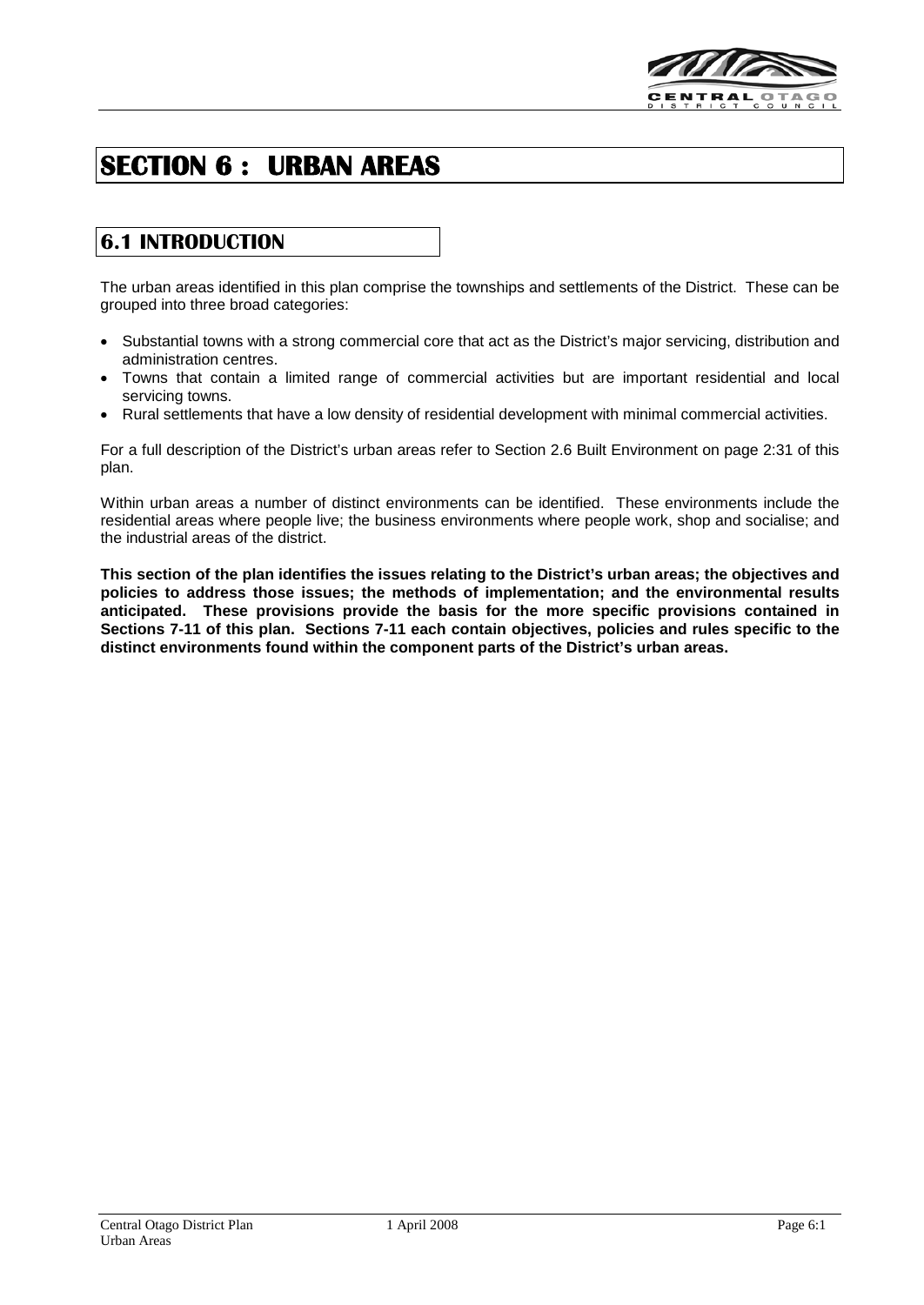

# **6.2 ISSUES**

The significant resource management issues of the District's urban areas are set out below. Issue 6.2.1 to 6.2.3 are discussed in further detail in Sections 2.6 and 2.7 of the Plan.

**6.2.1 Management of the District's Towns and Settlements, and Associated Services The District's towns and their associated services are a significant** 

**Sustainable management of these resources must recognise that development patterns and amenity standards vary throughout the District's towns and settlements and therefore the acceptability of effects within certain categories**  of towns and settlements will be different. **development of the District's towns and settlements, and associated services, enables people and communities to provide for their social, economic and cultural wellbeing and their health and safety whilst ensuring potential adverse effects are avoided, remedied or mitigated.**

### **6.2.2 Public Works and Network Utilities**

**The development and continued operation and maintenance of public works and network utilities is a vital component in providing for the social, economic and cultural wellbeing and health and safety of the people of the District. However, the construction and operation of such works can have significant adverse environmental effects particularly in terms of visual impact.**

### **6.2.3 Heritage Resources**

**The Central Otago District contains a significant number of heritage buildings and some towns contain precincts that have a distinct historical character. The District also contains a large number of archaeological and historic sites, particularly sites associated with early Maori and goldmining activities. These buildings, precincts and sites contribute to community wellbeing through their historical and cultural values, and also economically in terms of their worth to the tourism industry. However, modification and loss of significant historic buildings, sites, structures, precincts and streetscapes can occur due to a general lack of awareness and appreciation of historic values or the financial inability to maintain such resources.**

### **6.2.4 Residential Character**

**The amenity values of areas that are predominantly residential in character can be adversely affected by activities that:**

- **Generate a significant increase in traffic movements particularly heavy vehicles and demand for parking.**
- **Generate excessive noise, glare or lightspill.**
- **Generate air pollution including odour.**
- **Use, store or generate hazardous substances or wastes.**
- **Introduce excessive security provisions including lighting and fencing.**
- **Introduce buildings and facades and structures at the road frontage that are not in keeping with the character of the neighbourhood.**
- **Involve the display of obtrusive signs.**
- **Cause a loss of a sense of amenity, security and companionship particularly at those times when an activity is dormant and neighbours are present.**

*Cross Reference Section 2.6.1 Objectives 6.3.1, 7.1.1, 7.1.2*

*Cross Reference Objectives 6.3.1, 6.3.2, 6.3.3 & 6.3.4 Section 13 - Infrastructure, Energy and Utilities*

*Cross Reference Objectives: 6.3.5 11.2.1, 11.2.2 14.3.1*

*Cross Reference Objectives 6.3.1, 7.1.1, 7.1.2*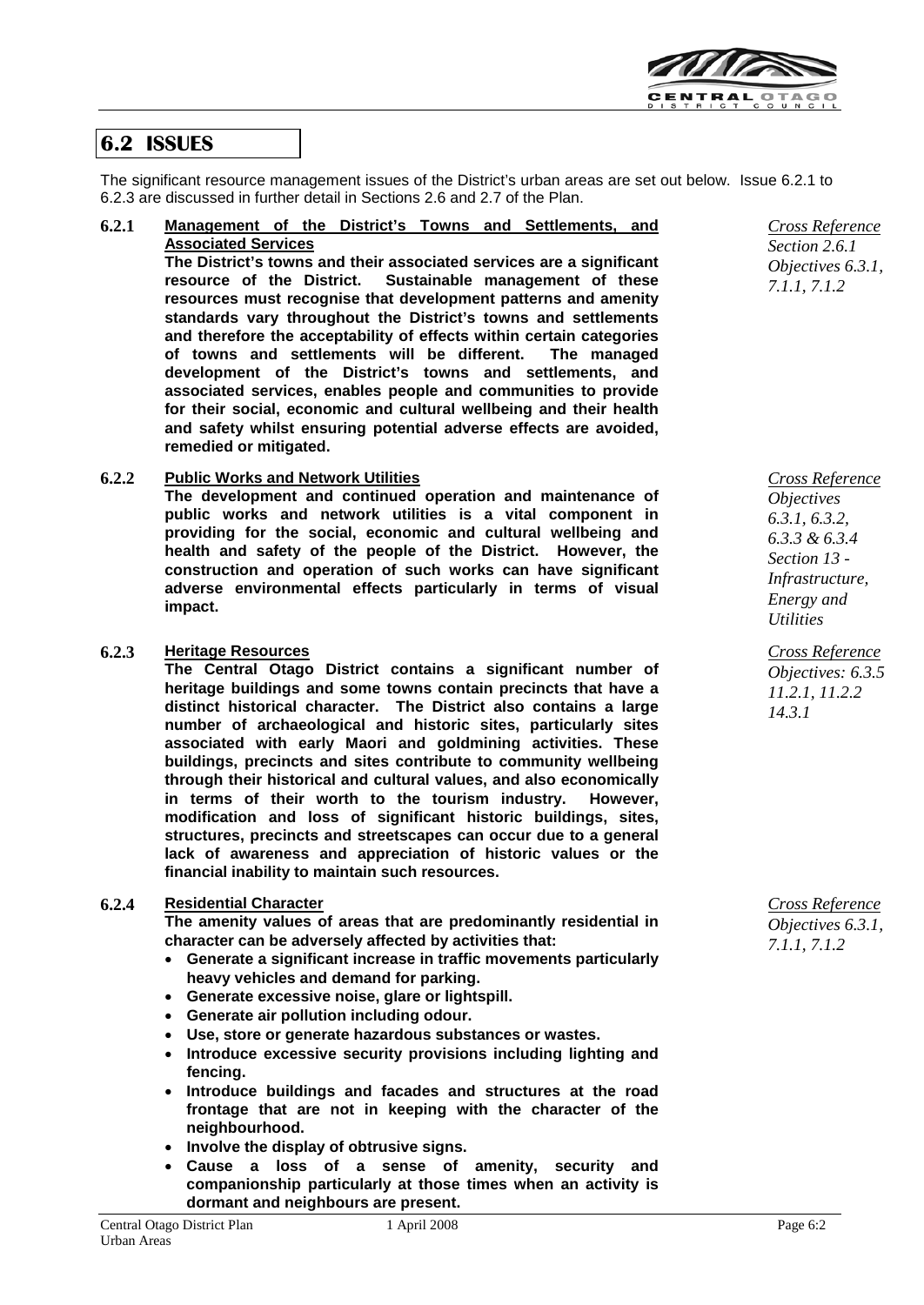

### **The provisions of this Plan will ensure that the above effects within residential areas are avoided, remedied or mitigated.**

#### **Explanation**

Large parts of the urban area are predominantly residential in character with an amenity standard which is generally quiet, free from high traffic generating activities and has, on the whole, a pleasant visual appearance with buildings set back from road frontages and neighbouring properties. Buildings are generally not more than two stories high and are set on landscaped sites.

Activities currently located in these areas do not generally generate high levels of traffic, smoke, odour or other noxious effects. Allowing activities that generate these effects into areas that are predominantly residential in character would have significant adverse effects on the environment.

#### **6.2.5 Density of Development**

**The density of development within the District's urban areas is generally low in residential areas and higher in business areas. Density of development can have a significant effect on the amenity values of individual neighbourhoods.** 

#### **Explanation**

The density of development within the business areas of the District's towns is an essential element for convenience and in conveying the character and image of a town. Buildings are generally built right to the street and form a continuous frontage. Verandahs often extend over the footpath, while signs are displayed to attract people to premises and advertise goods.

Conversely, some settlements and residential areas of towns are valued because of their low density of development, which often affords greater privacy and access to sunlight and views for residents, with less noise and traffic.

#### **6.2.6 Bulk and Location of Buildings**

**Buildings and development within the District's urban areas can adversely impact on adjoining properties by restricting their access to sunlight and reducing their privacy. The orientation of allotments in subdivisions and of buildings can also affect access to sunlight.**

#### **Explanation**

Because these areas are intensely developed compared to the Rural Resource Area, people value good access to sunlight and a reasonable level of privacy. The bulk and location of structures on adjoining sites can adversely affect these values. Access to these resources must be balanced against the reasonable use of the adjoining property.

By the same token the orientation of allotments on a plan of subdivision and the positioning of a building on an allotment, can also affect the ability of people to fully utilise the benefits of sunlight for passive heating purposes.

*Cross Reference Objective 6.3.1* 

*Cross Reference Objective 7.1.2*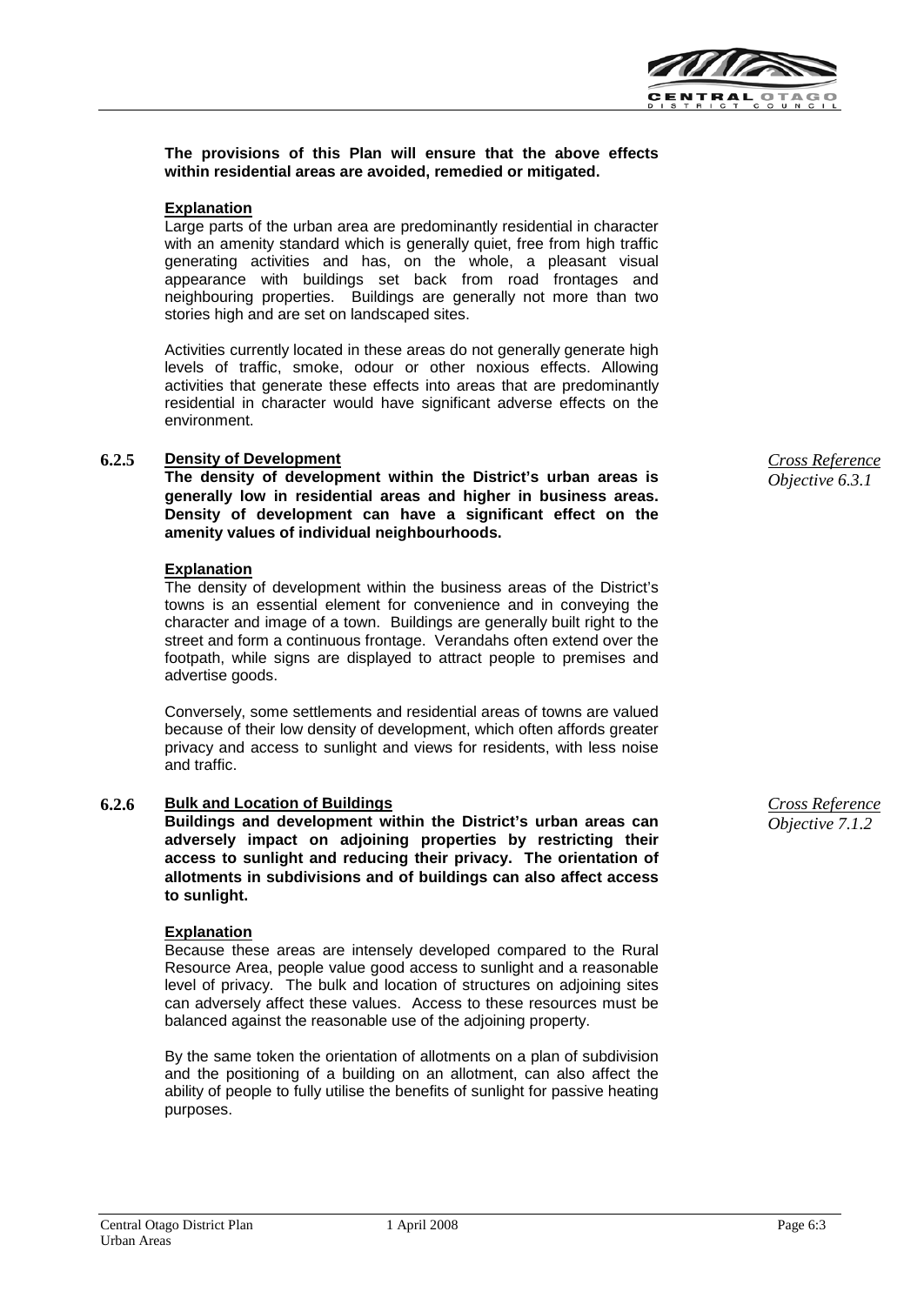

### **6.2.7 Business Areas**

**The business areas of the District's main towns are a significant resource which contain substantial public and private investment in buildings and physical services. These areas are generally the community focal points of the district and convey the town's image to residents and visitors alike. The character and sustainable management of these areas can be compromised by sporadic growth.**

## **Explanation**

The business areas of the District's towns are not a natural system and therefore they cannot adapt to changing circumstances without human intervention. To maintain these areas as the focal points of the District's towns and as vibrant attractive places to work and shop, some management through the provisions of this plan is necessary. Sporadic growth of business areas can have the following adverse effects:

- Detraction from visual amenity values through the erection of buildings and signs of a scale or design that are not in keeping with the existing built environment.
- Traffic congestion through poorly designed and located developments that generate high traffic levels.
- A reduction in amenity values in quiet, peaceful neighbourhoods through the development of activities which generate significant traffic levels, noise or other adverse effects.

# **6.2.8 Industrial Activities**

**Industrial activities often generate significant adverse environmental effects that would adversely affect residential or commercial activities. These effects include:**

- **The generation of high levels of heavy traffic.**
- **The generation of waste.**
- **The generation of odour, dust, noise, lightspill and electrical interference.**
- **Detraction from visual amenity due to large buildings of stark appearance, the storage or stockpiling of materials and a general absence of plantings and landscaping.**

### **Explanation**

Industrial activities tend to be located within large purpose built buildings with little visual appeal. The activities themselves may create noise, odour and use or store hazardous substances or generate wastes. Heavy vehicles are normally used to transport materials and products to and from these activities. Consequently, more sensitive activities such as residential or commercial activities can be adversely affected by these activities.

### **6.2.9 Community and Emergency Service Activities**

**Community facilities including emergency service activities play a significant role in providing for the health and safety of people and communities. However, these activities often have unique qualities and/or characteristics that do not sit comfortably with the environment within which they need to locate.**

#### **Explanation**

Activities such as churches, halls, police stations, fire stations and ambulance stations are critical components within communities providing for social wellbeing, health and safety. These activities generally need to locate in urban areas but are not always compatible with the surrounding environment.

*Cross Reference Objective 6.3.1*

*Cross Reference Objective 6.3.6*

*Cross Reference Objective 6.3.1*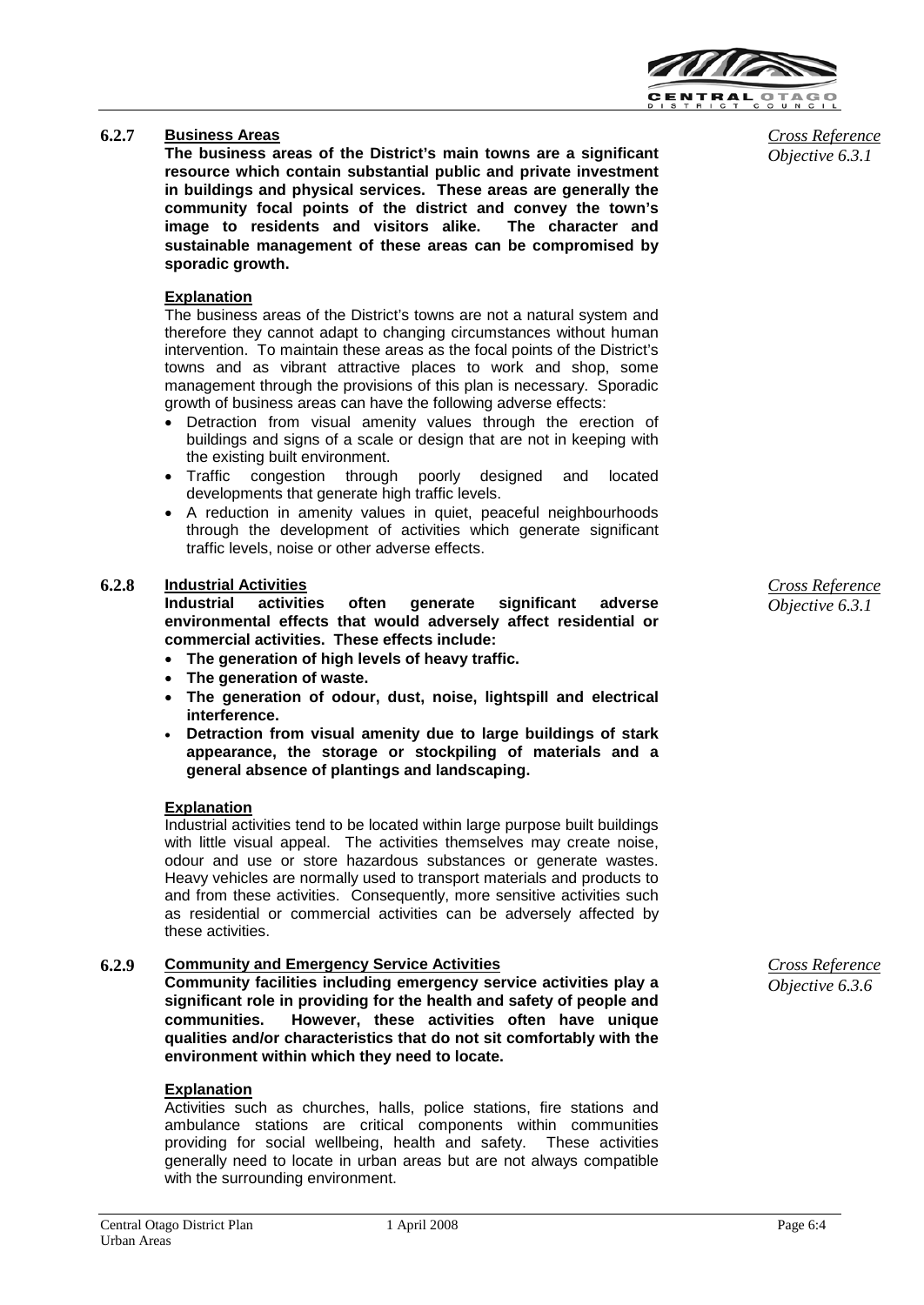

## **6.2.10 The Effects of Land Use on Adjoining Rural Areas**

**The adverse effects of land use activities within urban areas on adjoining rural areas need to be avoided, remedied or mitigated. Urban land use activities may:**

- **a) compromise amenity values of the rural environment;**
- **b) adversely affect the sustainable management of natural and physical resources (in particular water quality and infrastructure);**
- **c) create situations where effects of existing primary production and residential activities come into conflict.**

**Such effects are to be addressed when determining the future extent of the districts urban areas.**

### **Explanation**

The adverse effects of land use activities within urban areas on adjoining rural areas need to be addressed. This is consistent with the approach to residential development in the Rural Resource Area – see Issue 4.2.15 page 4:5. This issue is of particular relevance when determining the extent of urban areas within the District, as shown on the Planning Maps.

*Cross Reference Issue: 4.2.15 Objectives: 6.3.1, 6.3.3, 6.3.4*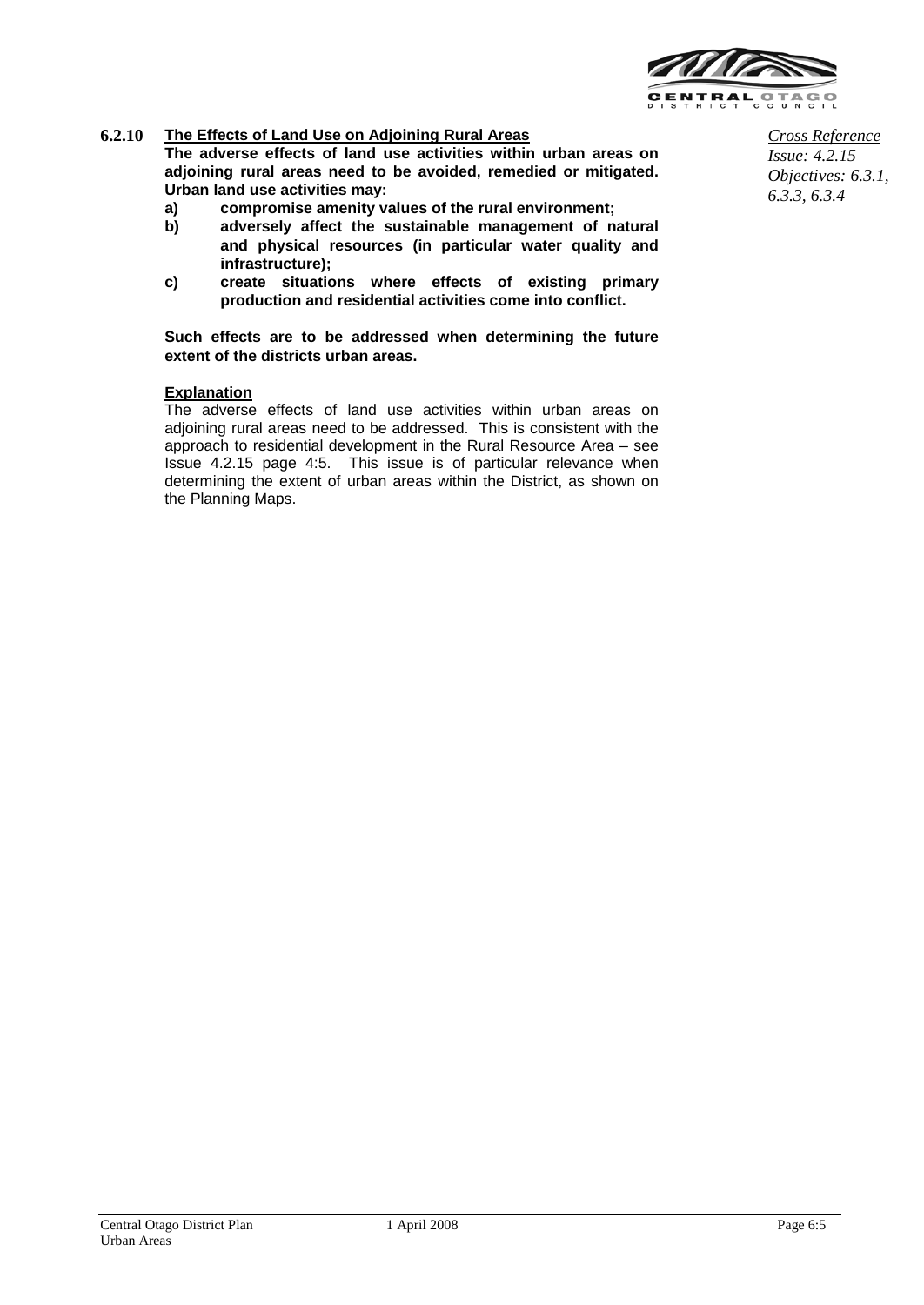

# **6.3 OBJECTIVES**

### **6.3.1 Objective - Needs of People and Communities To promote the sustainable management of the urban areas in order to:**

- **(a) Enable the people and communities of the district to provide for their social, economic and cultural wellbeing and their health and safety; and**
- **(b) Meet the present and reasonably foreseeable needs of these people and communities**

### **6.3.2 Objective - Amenity Values**

**To manage urban growth and development so as to promote the maintenance and enhancement of the environmental quality and amenity values of the particular environments found within the District's urban areas.**

**6.3.3 Objective - Adverse Effects on Natural and Physical Resources To avoid, remedy or mitigate the adverse effects of urban areas on the natural and physical resources of the District.**

### **6.3.4 Objective - Urban Infrastructure To promote the sustainable management of the District's urban infrastructure to meet the present and reasonably foreseeable needs of the District's communities.**

- **6.3.5 Objective – Heritage Values To recognise and protect the heritage values of the District's urban areas.**
- **6.3.6 Objective - Community and Emergency Service Activities To enable and promote the provision of accessible community facilities and emergency service activities, to meet the social, economic, cultural, health and safety needs of the community.**

*Cross Reference Issues 6.2.1 to 6.2.9 Policy 6.4.1 See Sections 7-9*

*Cross Reference Issues 6.2.1, 6.2.5, 6.2.7, 6.2.8 Policy 6.4.1 See Sections 7 to 9*

*Cross Reference Issue 6.2.1 Policy 6.4.2*

*Cross Reference Issues 6.2.1, 6.2.2 Policy 6.4.2*

*Cross Reference Issue 6.2.3 Policy 6.4.3 Sections 11 and 14*

*Cross Reference Issue 6.2.9 Policy 6.4.4*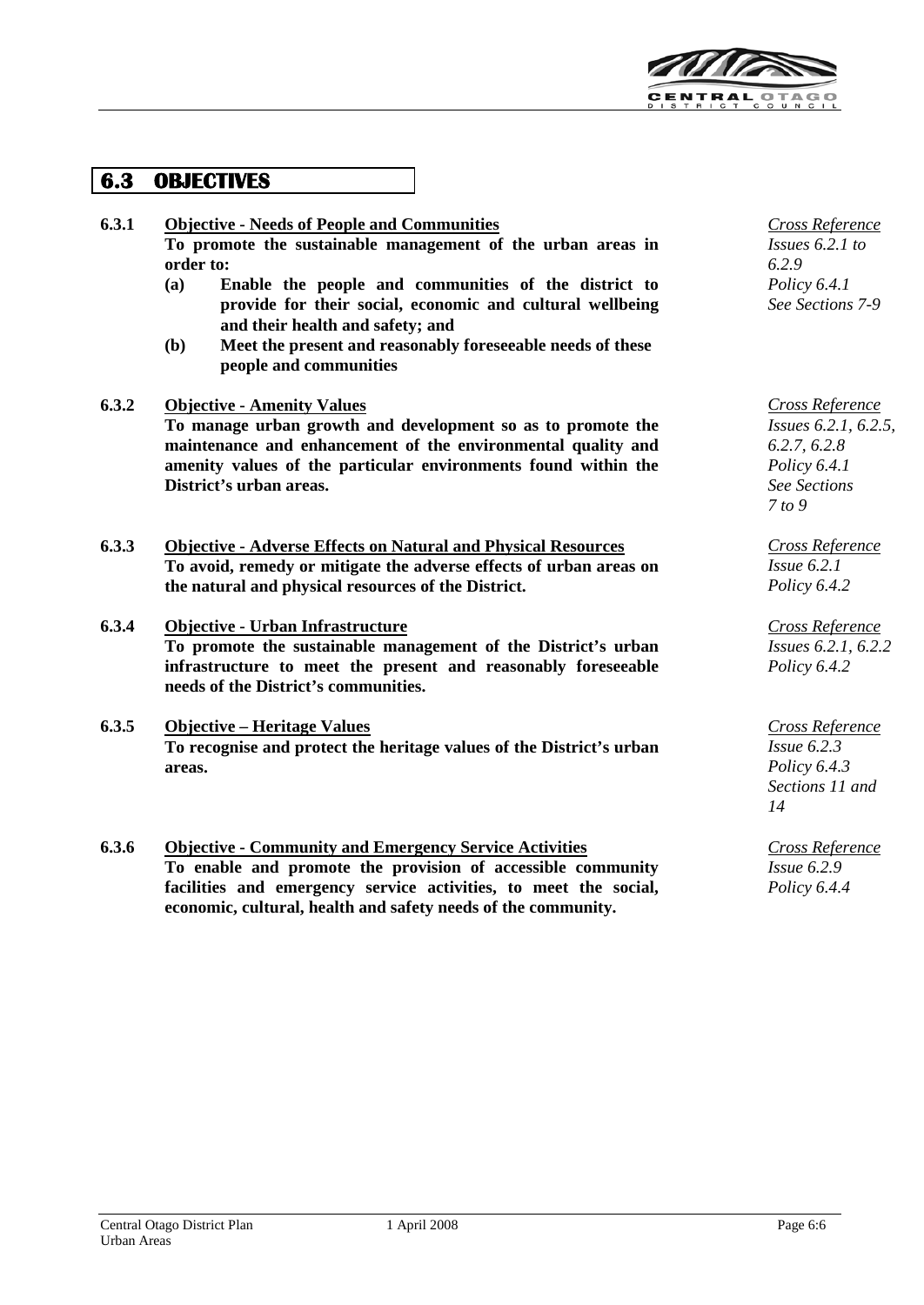

# **6.4 POLICIES**

### **6.4.1 Policy - Maintenance of Quality of Life within Urban Areas To maintain and, where practicable, enhance the quality of life for people and communities within the District's urban areas through:**

- **(a) Identifying and providing for a level of amenity which is acceptable to the community; and**
- **(b) Avoiding, remedying or mitigating the adverse effects on the community's social, economic and cultural wellbeing and health and safety which may result from the use, development and protection of natural and physical resources, and**
- **(c) Recognising that change is inevitable in the use of land to enable the community to provide for its wellbeing.**

### Explanation

The urban areas of the District contain a number of distinct environments within which the acceptability of effects is quite different. There are important features, qualities and values within each of these environments which contribute to the community's quality of life.

While each of these environments provides for the social, economic, and cultural wellbeing of the District's population they also have a distinct purpose. Council's consultation with the public has indicated that it is desirable that a number of these distinct environments be maintained and enhanced.

### **6.4.2 Policy - Expansion of Urban Areas**

**To enable the expansion of urban areas or urban infrastructure in a manner that avoids, remedies or mitigates adverse effects on:**

- **(a) Adjoining rural areas.**
- **(b) Outstanding landscape values.**
- **(c) The natural character of water bodies and their margins.**
- **(d) Heritage values.**
- **(e) Sites of cultural importance to Kai Tahu ki Otago.**
- **(f) The integrity of existing network utilities and infrastructure, including their safe and efficient operation.**
- **(g) The life supporting capacity of land resources.**
- **(h) The intrinsic values of areas of significant indigenous vegetation and habitats of significant indigenous fauna.**

*Cross Reference Objectives: 6.3.1, 6.3.2 Methods: 6.5.1 to 6.5.4*

*Cross Reference Issues: 4.2.15, 6.2.10 Objectives: 6.3.3, 6.3.4 Methods: 6.5.1, 6.5.2 Section 15 Financial Contributions Regional Plan : Air Policies 11.1.1, 12.1.1*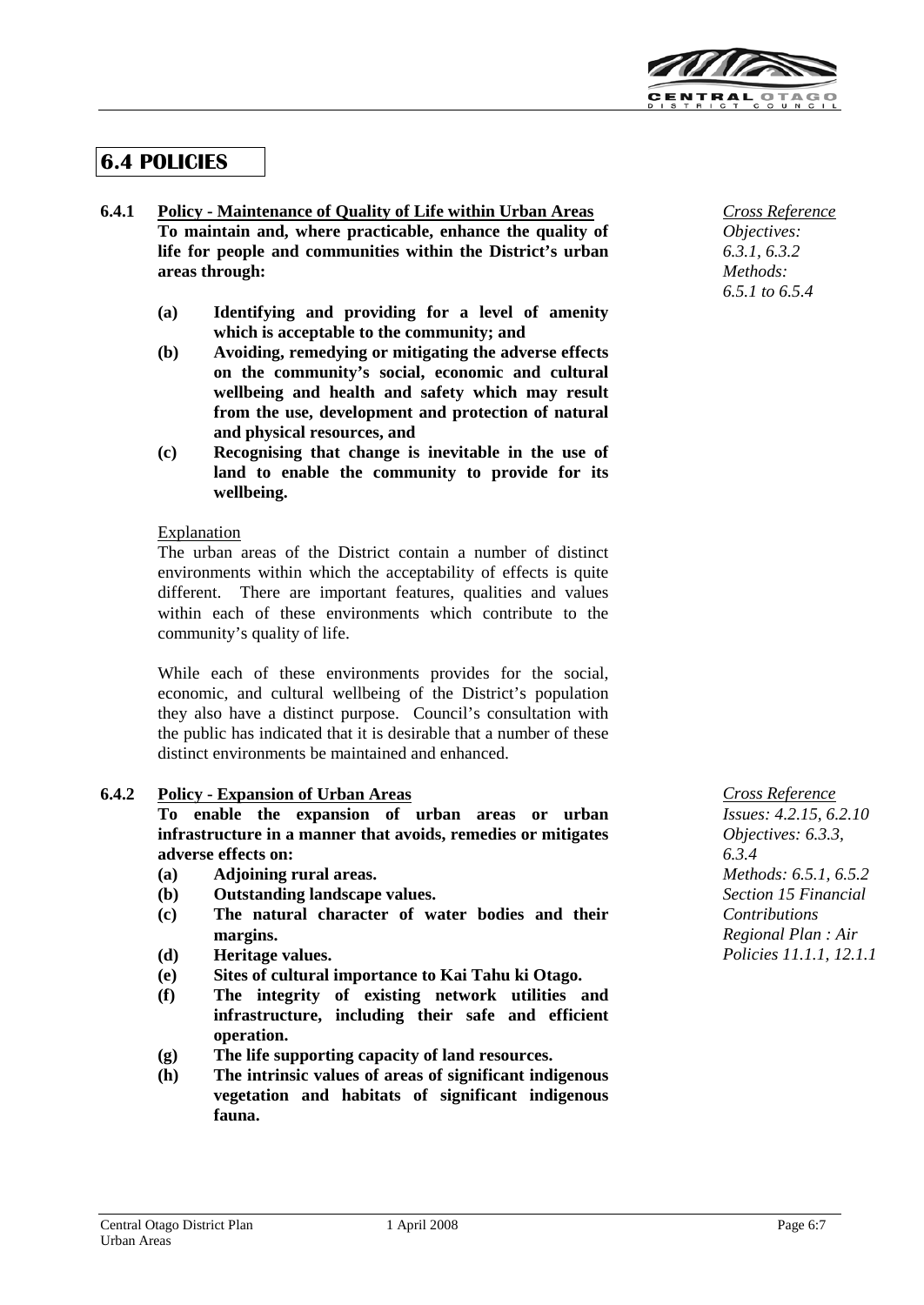

### Explanation

The expansion of existing urban areas or the development of new urban areas has the potential to create significant adverse effects. The cost to the general public of extending infrastructure to service new urban areas must not outweigh the public benefits to be gained. Furthermore, the safe and efficient operation of existing infrastructure must not be compromised. The values associated with the area to be developed must also be assessed to ensure landscape, soil, water, and heritage resources are not adversely affected by the expansion.

### **6.4.3 Policy - Heritage Resources**

**To ensure heritage values are recognised and provided for in the use and development of the natural and physical resources found within the District's urban areas.**

Explanation

The District's towns have many heritage buildings which serve to reinforce the district's identity and past. These buildings have both intrinsic and economic value and are considered a valuable resource of the District.

### **6.4.4 Policy - Community and Emergency Service Activities**

**To recognise the special characteristics and needs of community and emergency service activities and to ensure that they are accessible and convenient for the community they serve, while avoiding, remedying or mitigating adverse effects on:**

- **(a) Amenity values,**
- **(b) Environmental qualities of neighbouring properties, and**
- **(c) The safe and efficient operation of the roading network and other community infrastructure.**

### **Explanation**

Community facilities are important to the District as they enable the community to meet social, cultural, health and safety needs. Provision needs to be made for such activities while ensuring adverse effects on adjoining properties and services are not significant.

*Cross Reference Objective: 6.3.5 Methods: 6.5.1, 6.5.2, 6.5.3, 6.5.4 Section 11 Heritage Precincts Section 14 Buildings, Sites and Trees of Heritage Value*

*Cross Reference Objective 6.3.6 Method 6.5.2*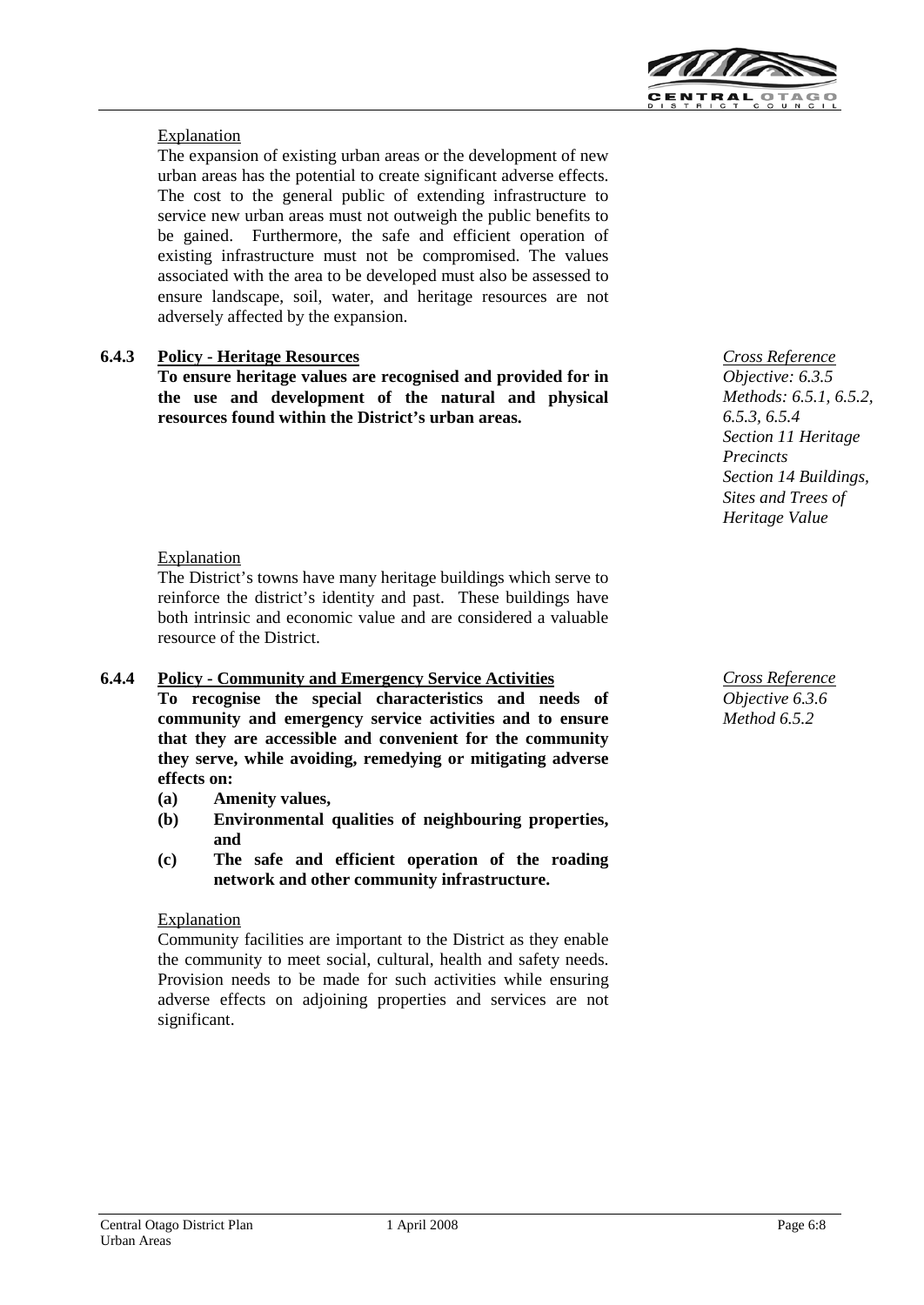

# **6.5 METHODS OF IMPLEMENTATION**

### **6.5.1 The Creation of Resource Areas and Heritage Precincts**

The District Planning maps identify the following "Resource Areas" for urban areas;

- Residential
- Business
- Industrial
- Rural Settlements

Heritage precincts are also identified.

### Reason

*These areas have been identified on the basis of the particular environmental characteristics of each area. It is considered that this identification and the management of effects on the basis of distinct resource areas and heritage precincts will best promote the sustainable management of the natural and physical resources of the urban areas of the district. The creation of the Resource Areas has also allowed for the expansion of the urban area in circumstances where Policy 6.4.2 is not compromised.*

### **6.5.2 Rules**

Each Resource Area will have a particular set of rules with the purpose of avoiding, remedying or mitigating the adverse effects of land use and subdivision, and maintaining and enhancing the amenity values of that area. Heritage precinct rules complement Resource Area rules.

### Reason

*In some instances the only means of ensuring that adverse effects will be avoided, remedied or mitigated is by using rules. Rules are the only methods that can be readily enforced.*

### **6.5.3 Promotion of Community Projects**

The Council proposes to undertake initiatives from time to time to enhance the amenities of urban areas. These initiatives will be promoted through the Strategic Plan and Annual Plan Process.

### Reason

*Projects undertaken by the community to upgrade facilities and streetscapes can have a positive impact on the sustainable management of the District's urban areas. However, these can only be promoted and carried out through the Strategic Plan and Annual Plan process.*

## **6.5.4 Education, Information and Incentives**

Council shall encourage individuals and local communities to maintain and enhance buildings and streetscapes of heritage and/or amenity value by, where appropriate, assisting building owners and communities with the provision of design information and advice. Council may also give consideration to incentives for restoration work and community projects.



*Cross Reference Sections 7.3, 8.3, 9.3, 10.3, 11.3*

*Cross Reference Policy 6.4.1, 6.4.3*

*Cross Reference Policy 6.4.1, 6.4.3*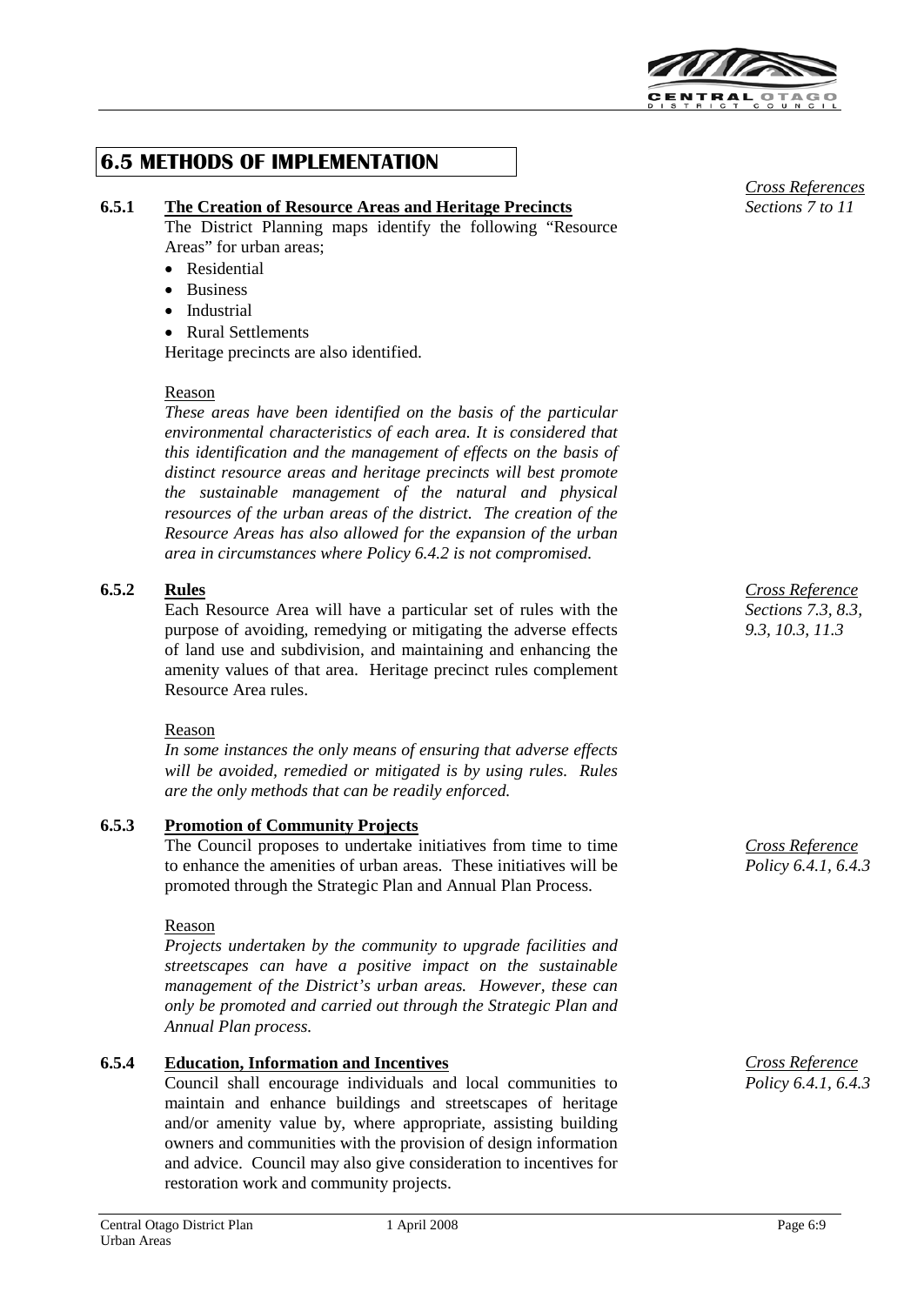

### Reason

*In conjunction with Method 6.5.3, the provision of information in various forms on matters such as the management of heritage buildings, sympathetic design for buildings and signs, coupled with incentives can have significant positive impacts on the amenity values of the District's urban areas.*

### **6.5.5 Parking Development in the Business Resource Area**

To provide for parking demand in the Business Resource Area through the provision of public carparking development except for on-site requirements associated with large traffic generating activities. On-site requirements for parking may be relaxed where this will result in retention of a heritage item that would otherwise be lost.

### Reason

*Most sites within the District's Business Resource Areas are fully developed and cannot provide on-site parking. Parking facilities that are integrated with existing infrastructure and serve the needs of all people who use these areas are best provided by the Council rather than making small, isolated provision for parking associated with individual businesses. Large traffic generators will continue to be required to provide for their own parking needs.*

*Cross Reference Policy 6.4.1 Rule 12.7.2 (pg 12:16)*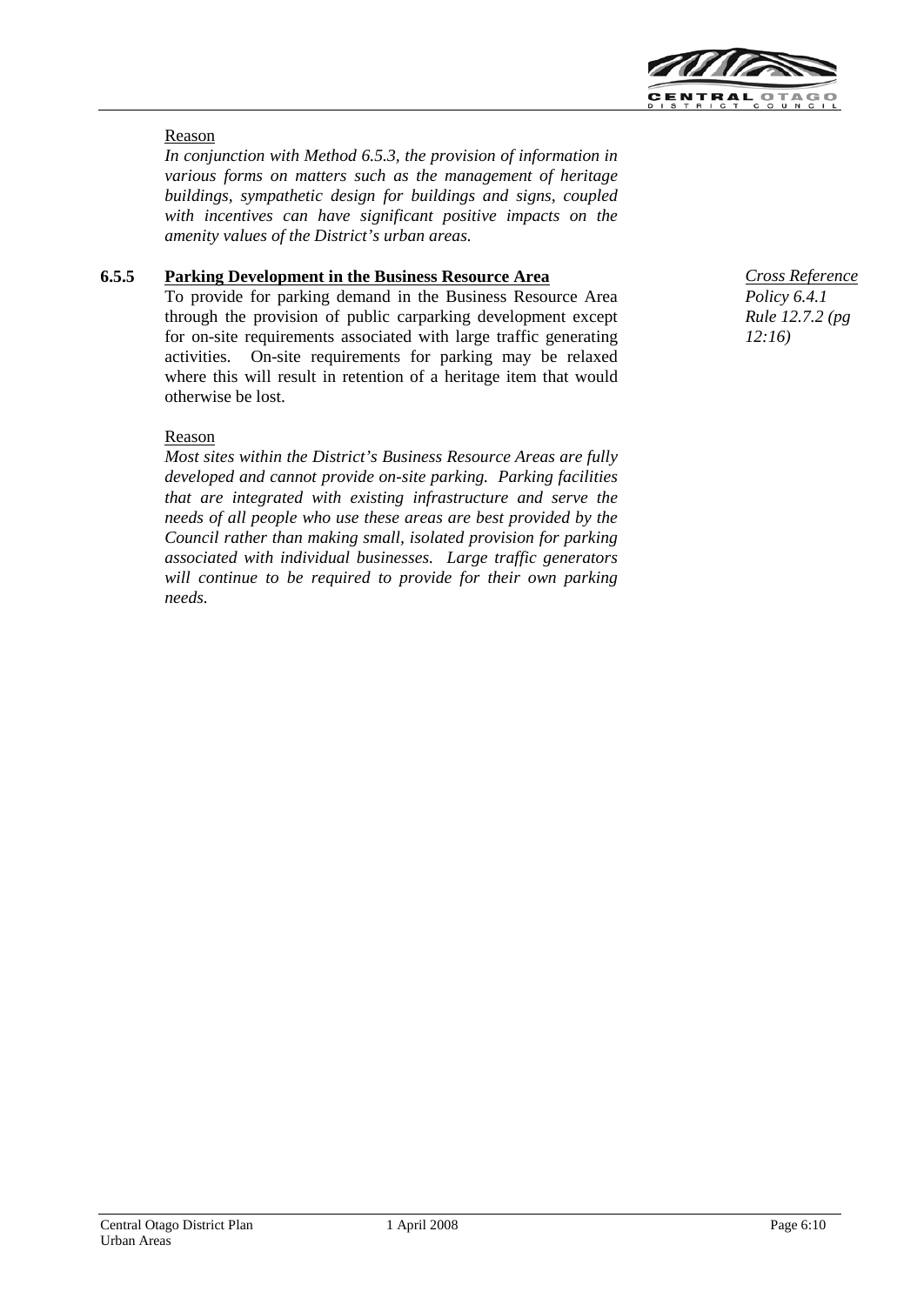

# **6.6 PRINCIPAL REASONS FOR ADOPTING OBJECTIVES, POLICIES AND METHODS**

The promotion of sustainable management requires Council to avoid, remedy, or mitigate adverse effects on the environment, which includes communities, amenity values and infrastructure. Section 7 of the Act requires Council to have particular regard to the maintenance and enhancement of amenity values and environmental qualities when preparing District Plans.

Council's consultation process when preparing this plan identified that a reasonable standard of environmental quality and maintenance of current amenity values within the District's urban areas is a significant resource management issue in the Central Otago District. Identifying different environments within the urban area on the basis of their current amenity values and environmental quality, and maintaining these levels through specific objectives, policies and rules, is considered the most appropriate option to address this issue and promote the sustainable management of the District's urban areas.

The approach adopted is also consistent with the Otago Regional Council's Regional Policy Statement.

*Cross Reference Sections 6.4 and 6.5 Section 7 Residential Resource Area Section 8 Business Resource Area Section 9 Industrial Resource Area Section 10 Rural Settlements Section 11 Heritage Precincts*